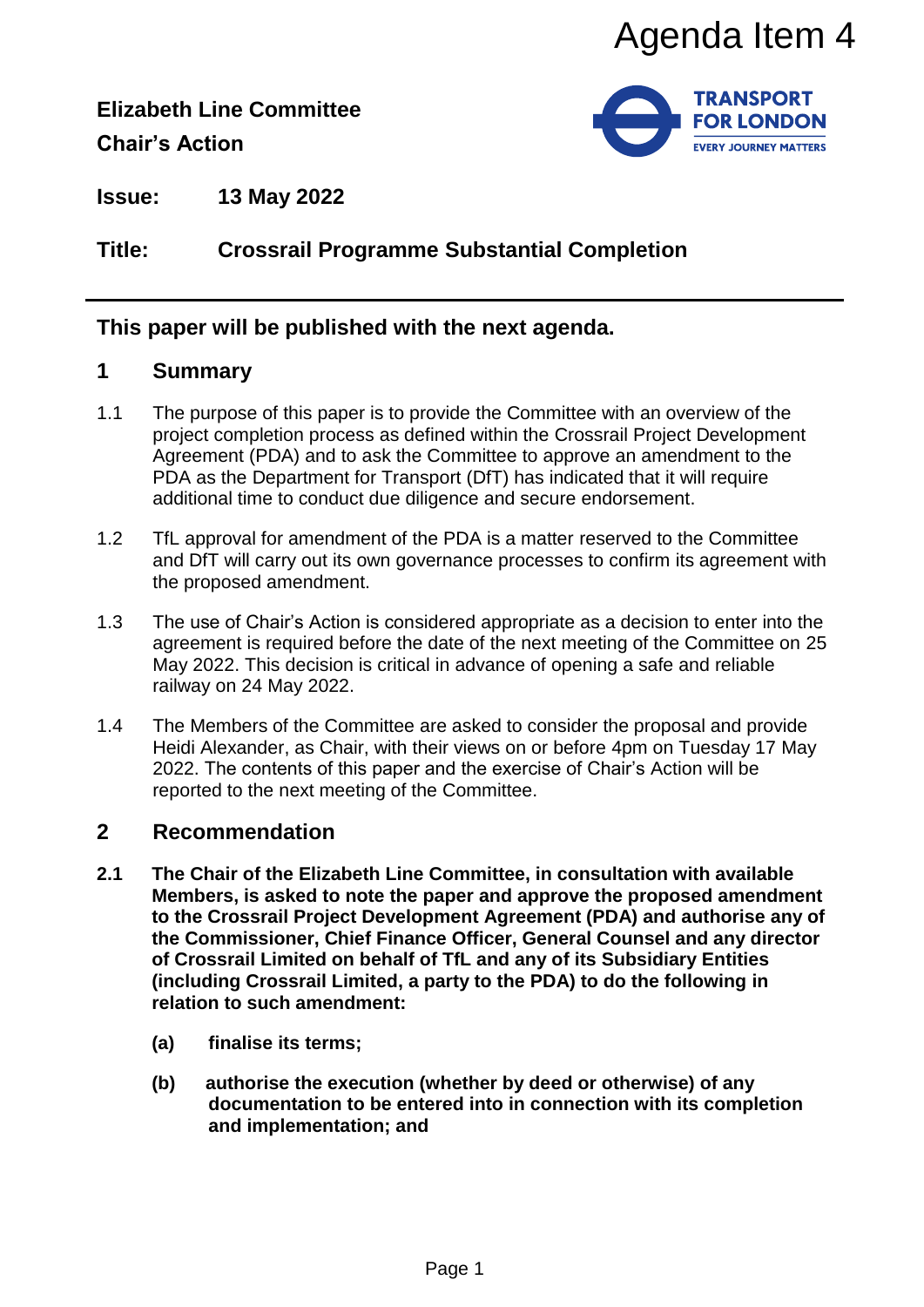**(c) do all such things as they consider necessary or desirable to facilitate the execution and implementation of the documentation relating to it and any matter referred to in it.**

## **3 Background**

- 3.1 The PDA sets out a completion process for Crossrail to demonstrate to the Sponsors that it has carried out the appropriate handover and assurance processes with the operators for each of the elements that make up the railway (Substantial Completion) and that all obligations of Crossrail in the PDA have been fully and finally discharged (Final Completion).
- 3.2 A list of Crossrail "Elements" with delivery, handover, operation and maintenance accountabilities is attached. The accountable parties include: Rail for London (Infrastructure) Limited (RfL(I)), London Underground (LU), MTR-Elizabeth Line (MTREL); Alstom; Greater Anglia franchisee; Great Western franchisee (GWF); and Network Rail (NR).
- 3.3 The purpose of the completion process is to provide to Sponsors a useful and auditable record that Crossrail has satisfied the defined handover and assurance processes for each Element of the railway and provides reassurance that obligations in the PDA have been met to close out the core agreements between Sponsors which will, ultimately bring an end to the Sponsor role for Crossrail. The technical and safety assurance process to satisfy operators that the railway is safe and reliable is a subset of completion that is separate and supports the phased introduction of services.
- 3.4 Substantial Completion criteria and Final Completion criteria are listed in the PDA to define what Crossrail is required to demonstrate to meet the contractual completion milestones. We have been working with Crossrail and operators to confirm what evidence is to be provided against the Substantial Completion Criteria.

# **4 Substantial Completion Process**

- 4.1 Crossrail remains committed to providing Sponsors with evidence for each Element against the Substantial Completion Criteria in advance of the start of revenue service on 24 May 2022 and achieve Final Completion in due course.
- 4.2 The table below outlines the evidence that Crossrail will provide to demonstrate that they have met the Substantial Completion criteria: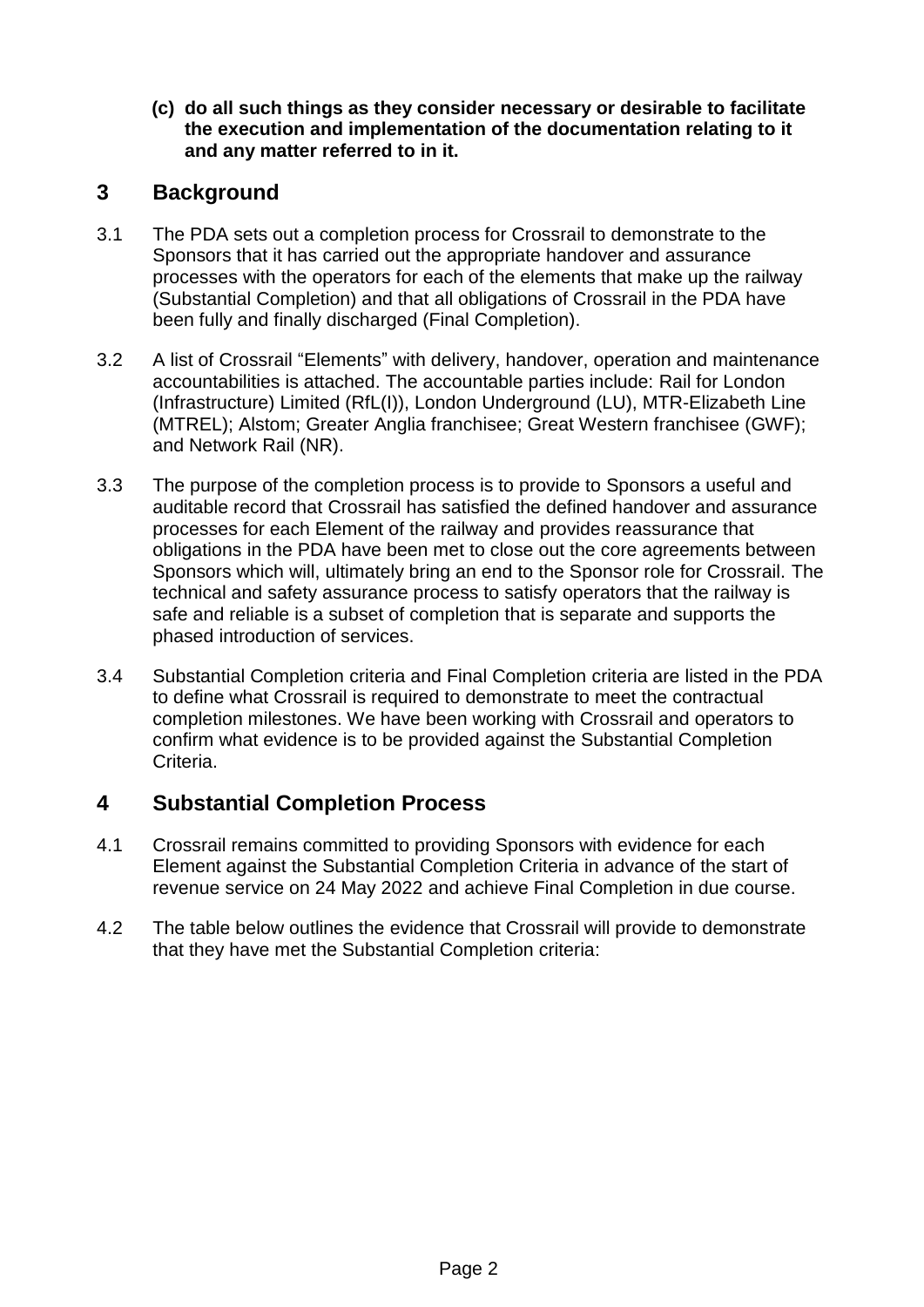| <b>Substantial Completion Criteria</b>                                                                  | <b>Evidence to be provided</b>                                                                                                                                                                   |  |  |  |  |
|---------------------------------------------------------------------------------------------------------|--------------------------------------------------------------------------------------------------------------------------------------------------------------------------------------------------|--|--|--|--|
| Certificates of Handover jointly signed<br>by Crossrail and the relevant operators                      | <b>Element Completion Handover</b><br>Certificate                                                                                                                                                |  |  |  |  |
| Compliance in full with the Assurance<br>process, including satisfactory<br>completion of Trial Running | <b>Element Completion Handover</b><br>Report; and<br><b>Crossrail Engineering Safety and</b><br><b>Assurance Case</b>                                                                            |  |  |  |  |
| Confirmation from each relevant operator that:                                                          |                                                                                                                                                                                                  |  |  |  |  |
| Crossrail has provided sufficient<br>documentation to develop its Safety<br><b>Management System;</b>   | <b>Element Completion Handover</b><br>Report                                                                                                                                                     |  |  |  |  |
| Crossrail has complied with the<br>obligation in relation to intellectual<br>property;                  | Crossrail proposes to evidence<br>Intellectual Property compliance at<br>programme level at Final Completion<br>as intellectual property is not<br>considered to be relevant at Element<br>level |  |  |  |  |
| Crossrail has procured adequate<br>specialist equipment, tools and plant;                               | <b>Element Completion Handover</b><br>Report                                                                                                                                                     |  |  |  |  |
| Operator has developed maintenance<br>strategies and plans; and                                         | <b>Element Acceptance Case</b>                                                                                                                                                                   |  |  |  |  |
| Crossrail has met the operators'<br>requirements for Maintenance and<br>support services and spares.    | <b>Element Completion Handover</b><br>Report                                                                                                                                                     |  |  |  |  |

- 4.3 When evidence is available for each Element, Crossrail is required to issue a certificate to Sponsors for endorsement. The certificate will include a link to where the required supporting evidence is stored on a TfL-managed file system that can be accessed by Sponsors.
- 4.4 The Elizabeth Line Sponsor Team will work with Crossrail and the operators to carry out the process in a time and resource efficient way and will brief the Committee as completion is achieved.

## **5 Status of Substantial Completion**

- 5.1 All the evidence has been generated as part of the handover process between Crossrail and the operators and the remaining evidence to support the start of revenue service is in the final stages of being approved following resolution of discussions with the London Fire Brigade.
- 5.2 Crossrail expects to provide Sponsors their Substantial Completion Certificate with the available evidence by 16 May 2022.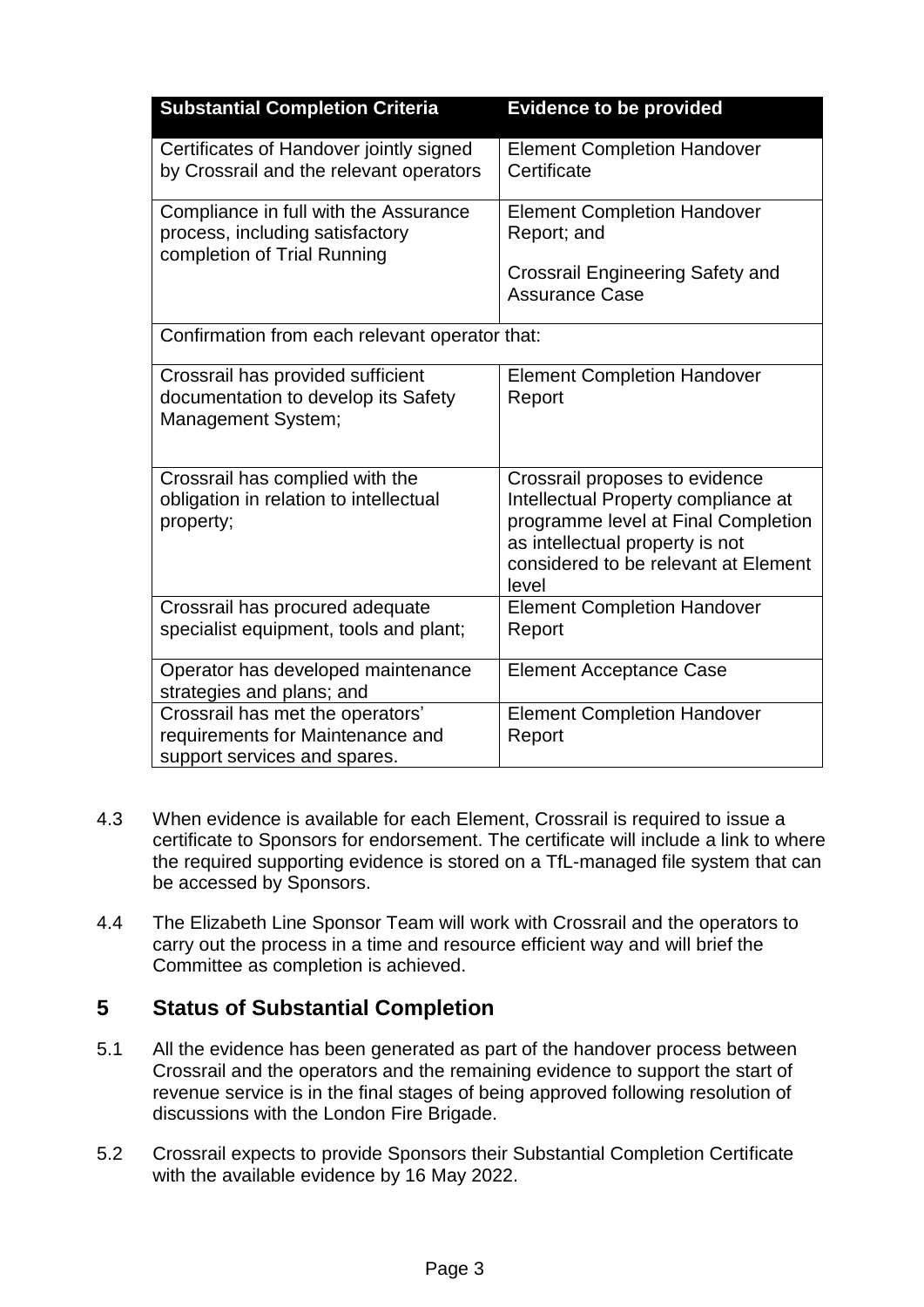- 5.3 Under the PDA, Substantial Completion of Elements occurs once the Sponsors have endorsed CRL's Substantial Completion Certificate. Passenger revenue earning services may not start before Substantial Completion of the Element concerned.
- 5.4 The DfT has indicated that it will require additional time to conduct due diligence and secure endorsement for Substantial Completion of the central operating section. It has requested that Sponsors agree to an amendment to the PDA so that revenue service can commence before Substantial Completion is endorsed by Sponsors.

# **6 Proposed Amendment**

- 6.1 We have considered the most appropriate route to resolution given the key timescales for the opening of the Elizabeth line.
- 6.2 On 1 October 2020, the responsibility for the Crossrail project moved to sit directly with TfL and Sponsors agreed changes to the Sponsors' Agreement that enables TfL to amend or waive certain parts of the PDA without DfT's consent.
- 6.3 TfL can unilaterally modify the Substantial Completion arrangements and proceed to endorse CRL's certificate alone. DfT remains, however, Sponsor of the Crossrail project alongside TfL and TfL considers it preferable to avoid acting unilaterally in this instance; that is also DfT's preference. The alternative approach of adjusting the timing of the Substantial Completion process requires amendment of the PDA, with the approval of both Sponsors.
- 6.4 TfL approval of an amendment to the PDA is a matter reserved for the Committee and DfT will also has to carry out its own governance processes to confirm its agreement with the amendment.
- 6.5 As the PDA currently prohibits passenger revenue services starting before Substantial Completion has been achieved, it is proposed to amend the PDA so that, in respect of the central operating section, passenger revenue services may commence, provided that:
	- (a) Crossrail has issued its Substantial Completion Certificate;
	- (b) Crossrail has obtained the relevant approvals from the Office of Rail and Road with respect to safety and regulatory obligations; and
	- (c) Sponsors will then follow the process for Substantial Completion as originally provided for in the PDA, with a requirement that it is done within a reasonable timeframe and that additional information is requested only where reasonably necessary.
- 6.6 The change to the PDA enables us to operate passenger revenue earning services in the Central Operating Section without Substantial Completion and without impacting Crossrail's assurance, handover, safety and regulatory obligations.
- 6.7 The proposed approach assumes that Crossrail will provide the Sponsors Substantial Completion Certificates with evidence by 16 May 2022 and that timing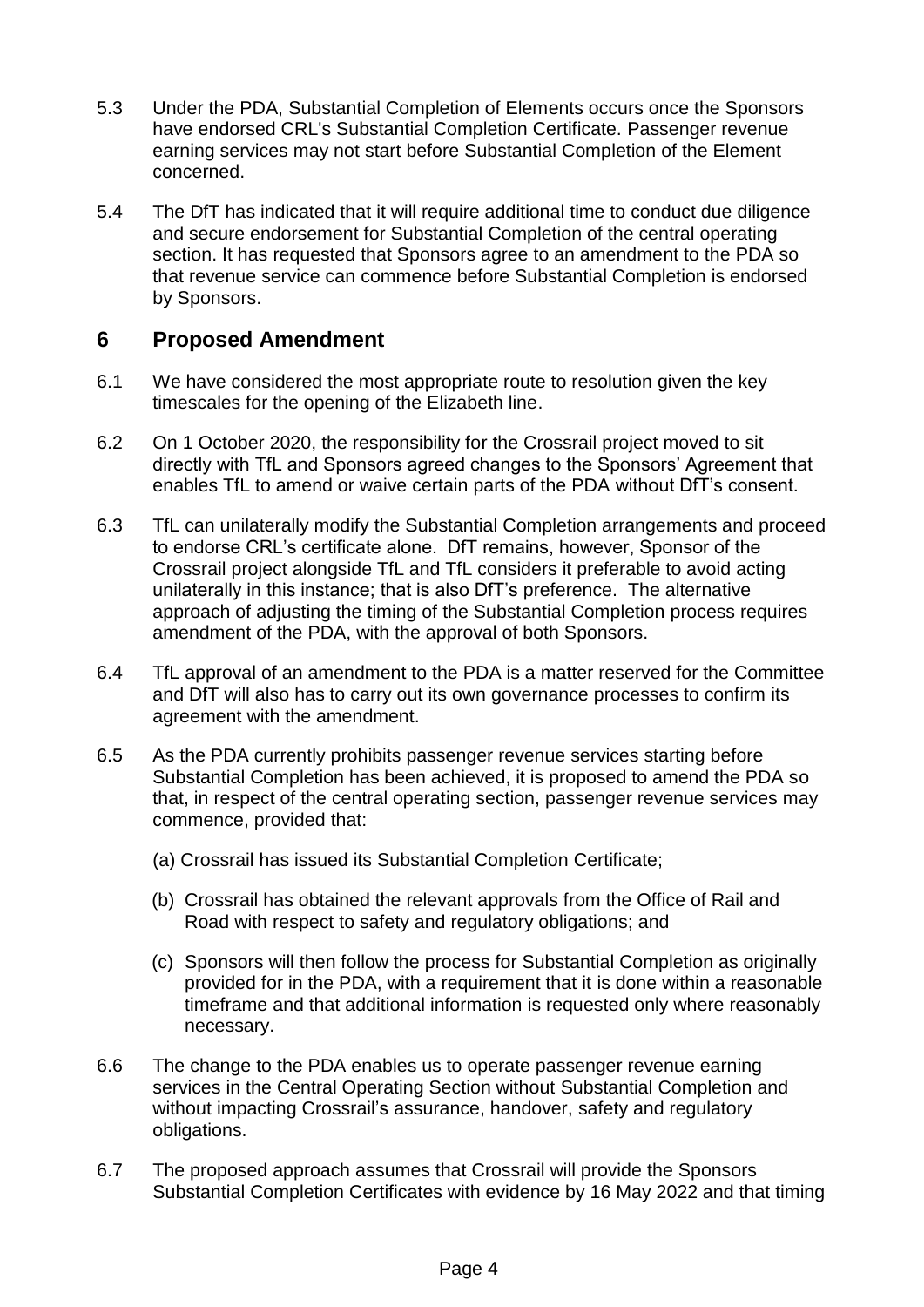is within Crossrail's planning. The TfL Sponsor Team plans to confirm completeness of evidence and request endorsement from the Commissioner in advance of the start of revenue service. We will then be in a position to await the endorsement from DfT to close the Substantial Completion process.

#### **List of appendices to this report:**

Appendix 1: Crossrail Element delivery, handover, operation and maintenance accountabilities

#### **List of Background Papers:**

None

Contact Officer: Alexandra Batey, Director of Investment Delivery Planning Email: [AlexandraBatey@tfl.gov.uk](mailto:AlexandraBatey@tfl.gov.uk)